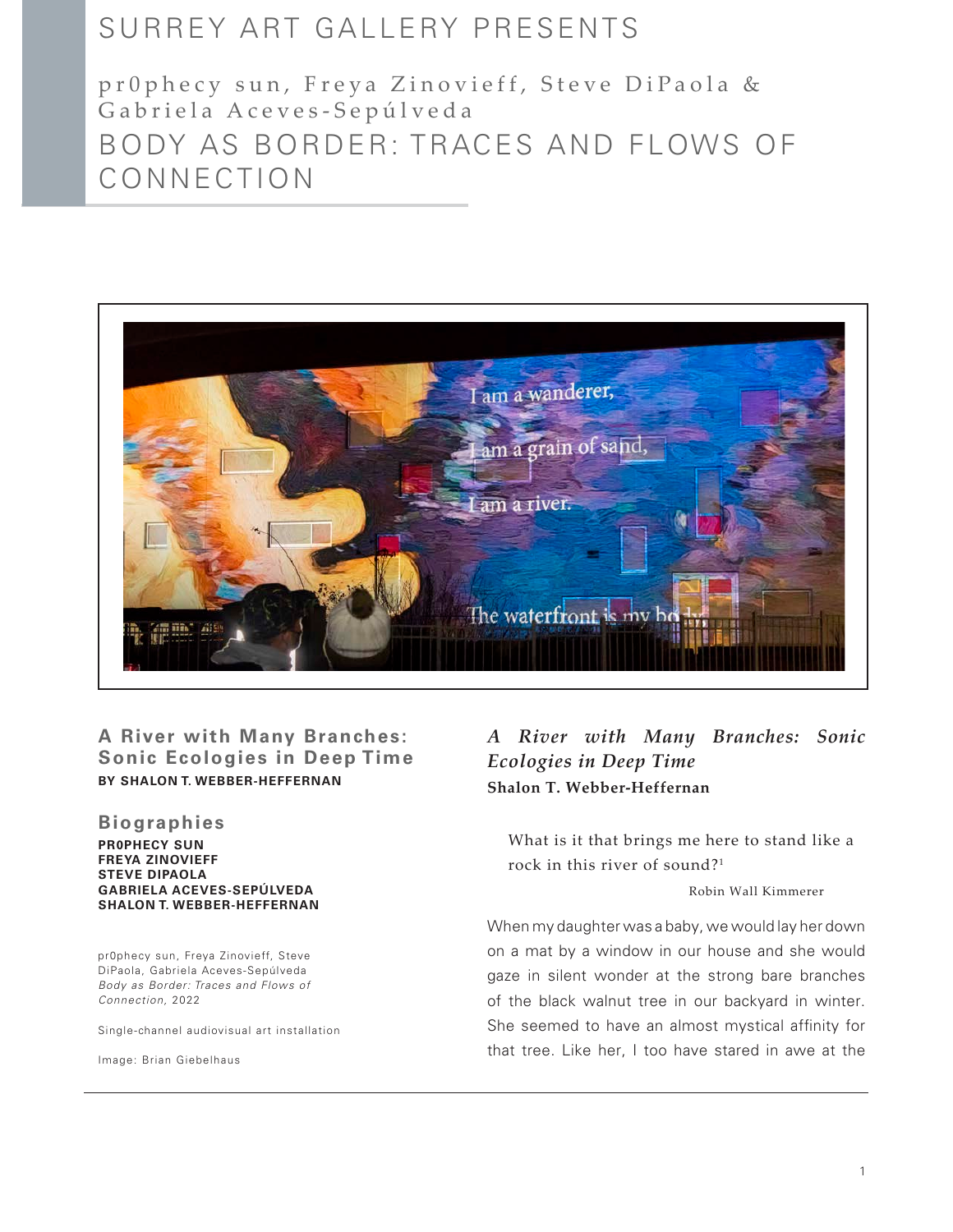branches of trees, fascinated and humbled by the striking resemblance between roots and boughs and the human nervous system, lungs, and brain carrying impulses and sensations—repeatedly surprised by how networks of neurons look remarkably like the natural environment. I am reminded of these mirrorings while experiencing Gabriela Aceves-Sepúlveda, Steve DiPaola, prOphecy sun, and Freya Zinovieff's collaboration *Body as Border: Traces and Flows of Connection*. The collaborators' diverse backgrounds as scholars, cognitive scientists, and visual artists coalesce here through video, sound, performance, and computational creativity. The large-scale, site-specific video projection and audio score create a potent and poetic matrix that unfolds in a 32-minute immersive experience.

By probing constellations between bodies, bacterial cultures, technology, and broader ecological and

aural landscapes surrounding the Fraser River, the project comes together as a composite. With its emphasis on invisible traces, such as those carried by way of a virus, *Body as Border* fits squarely within the contemporary biopolitical present of life in a global pandemic. It highlights the interrelationships between varying life forms that cannot always be seen or heard, revealing that invisibility far from denies their reality. This work can also be situated within feminist trajectories that explore the porous boundaries between humans and non-humans, artificial and natural entities, questioning how human forms flow over and bleed into digital realms. Expanding what constitutes the animate, the project pushes concepts of borders beyond physically demarcated and state-sanctioned dividing lines. It considers bodily borders as spaces of negotiation not necessarily reduced to geographic location,



pr0phecy sun, Freya Zinovieff, Steve DiPaola, Gabriela Aceves-Sepúlveda, still from *Body as Border: Traces and Flows of Connection,*  2022, audiovisual art installation. Image courtesy of the artists.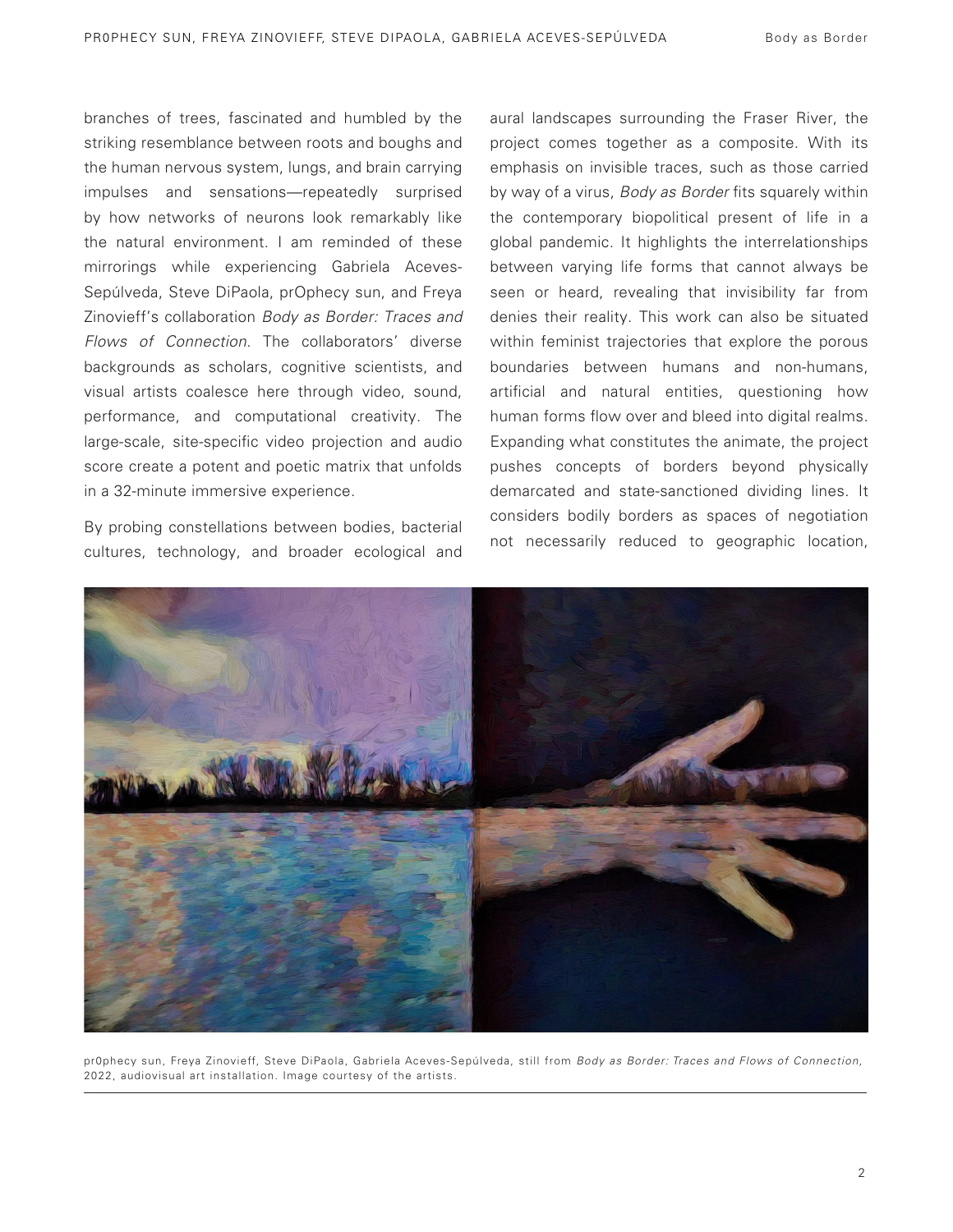

Installation view of *Body as Border: Traces and Flows of Connection*, at Surrey UrbanScreen. Photo by Brian J. Johnson

illustrating how the vast scale of global politics and the tiniest of microbes play out in the borderlands of human and non-human bodies. Throughout, voices gently whisper provocations:

#### *What is the border of this body?*

## *Human skin and river mud stretching beyond the horizon*

The SkyTrain's proximity to the screen is a compelling dimension of the experience. Crossing the Fraser River, the SkyTrain connects New Westminster with Surrey and is part of a complex transit system linking people in Vancouver's urban core with those in the surrounding region. The sound of the SkyTrain impacts the experience in situ, as the cacophony of its motion whirring by temporarily mutes and muffles the audio for those present on location. At the same time, the images press upon folks who happen to be riding the train past the video at high speeds, like a dream, as they continue on to their destination.

### *I am a traveller, a pilgrim, a wanderer*

Together and individually, sometimes with children in tow, in rain, wind, or sunshine, the artists made multiple site visits around the Fraser River; specifically, Maquabeak Park and beneath the Port Mann and Alex Fraser bridges. To create the piece, they took photographs and collected video recordings, as well as sonic ecologies, voice, and text. The growth of bacterial cultures was also documented both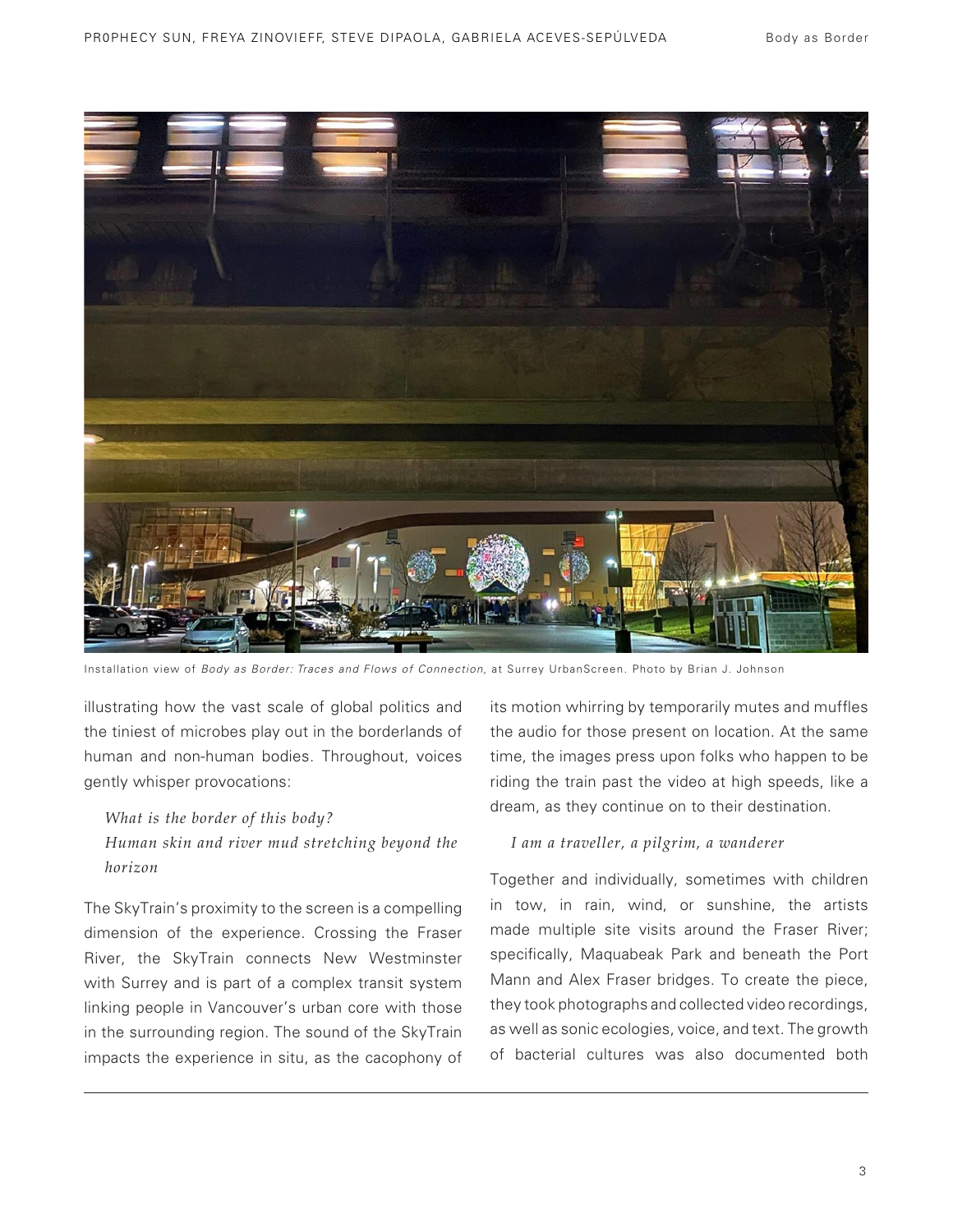visually and acoustically, and sub-aquatic frequencies were made audible through the use of hydrophones. Contemplative editing strategies and composition evoke complex remembering across time, honouring the agency of the tributary and its constant flow of stories. The images and sounds sourced have been stretched and elongated, placing emphasis on the temporal nature of these long cellular transits, deep histories, spatial passages, returns, and pauses. An ASMR-like effect is produced by the audible crackle and trickle of water, soft hum of ghostly lullabies, feet crunching on ice, and what might be the knock of herring scratches or salmon cries. The audio-video outcome pays homage to ancient pathways and often unseen migratory thoroughfares of the more-than-human, such as the routes used

by nightly flights of crows or the murky underwater passageways of the white sturgeon. A kaleidoscope of rocks holds ancestral memories. Optical confusion ensues, blurring borders of perception: is this the world I'm looking at, or a pitri dish? Beakers holding growth and computer code spark questions. What is encoded in the body?

## *I am a river with many branches Are my feet the clouds?*

The fertile kinship between land and bodies is prevalent throughout this creation, and a fecund and sticky stewardship is at play. Furthering the intricacies of this work, Artificial Intelligence (AI) tools assist in the creation of painterly renderings, different levels of abstraction and styles generated by systems



Installation view of *Body as Border: Traces and Flows of Connection,* at Surrey UrbanScreen. Photo by Brian Giebelhaus.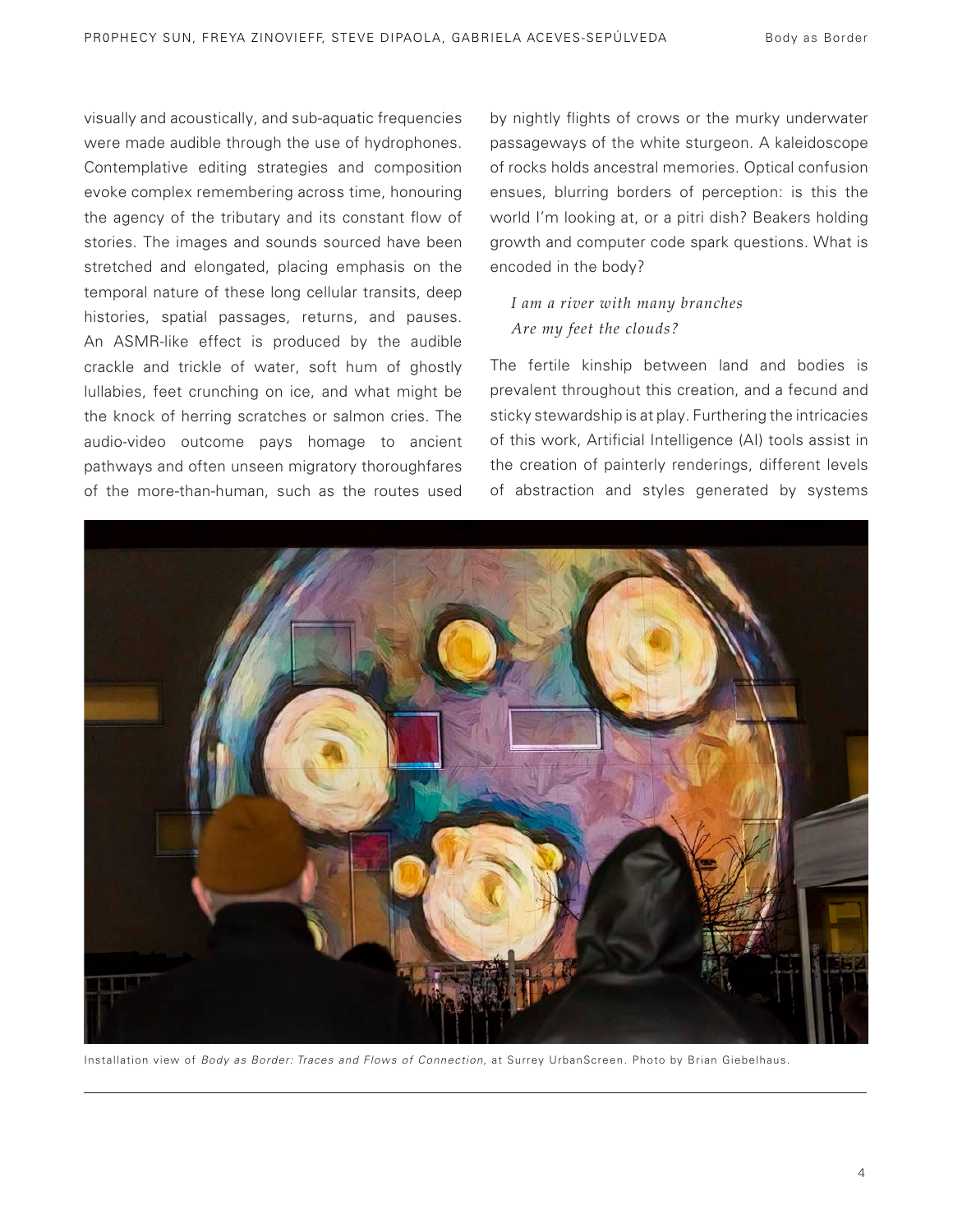that learn from existing digital images and texts. A dance between the computational and the biological incorporates improvised gestures of movement which act as seeds, feeding the AI technology. So while the work metaphorically and literally grapples with the bacterial, the viral, the cellular, and other living organisms, it also incorporates elements generated in a controlled AI environment.

*The waterfront is my body I burrow in the earth I am at the centre point of a delicate balance* 

*Body as Border* makes an aqueous call for co-presence in a bodily now. It operates alongside other animals, lichens, mosses, bodies of water, minerals, and clouds, and reminds me of Donna Haraway's urging for the necessity of remaining in a "thick present" during global times of trouble and turbulence—an insistence that "staying with the trouble requires learning to be truly present, not as a vanishing pivot between awful or edenic pasts and apocalyptic or salvific futures, but as mortal critters entwined in myriad unfinished configurations of places, times, matters, meanings"<sup>2</sup> It asks that we might become attuned to unseen symbiotic relationships and ephemeral infrastructures that connect and carry us through the vast interconnected networks of life.

Notes

1. Kimmerer, Robin Wall. *Gathering Moss: A Natural and Cultural History of Mosses*. Penguin Books, 2021, 10.

2. Haraway, Donna. *Staying with the Trouble*. Duke University Press, 2016, 1.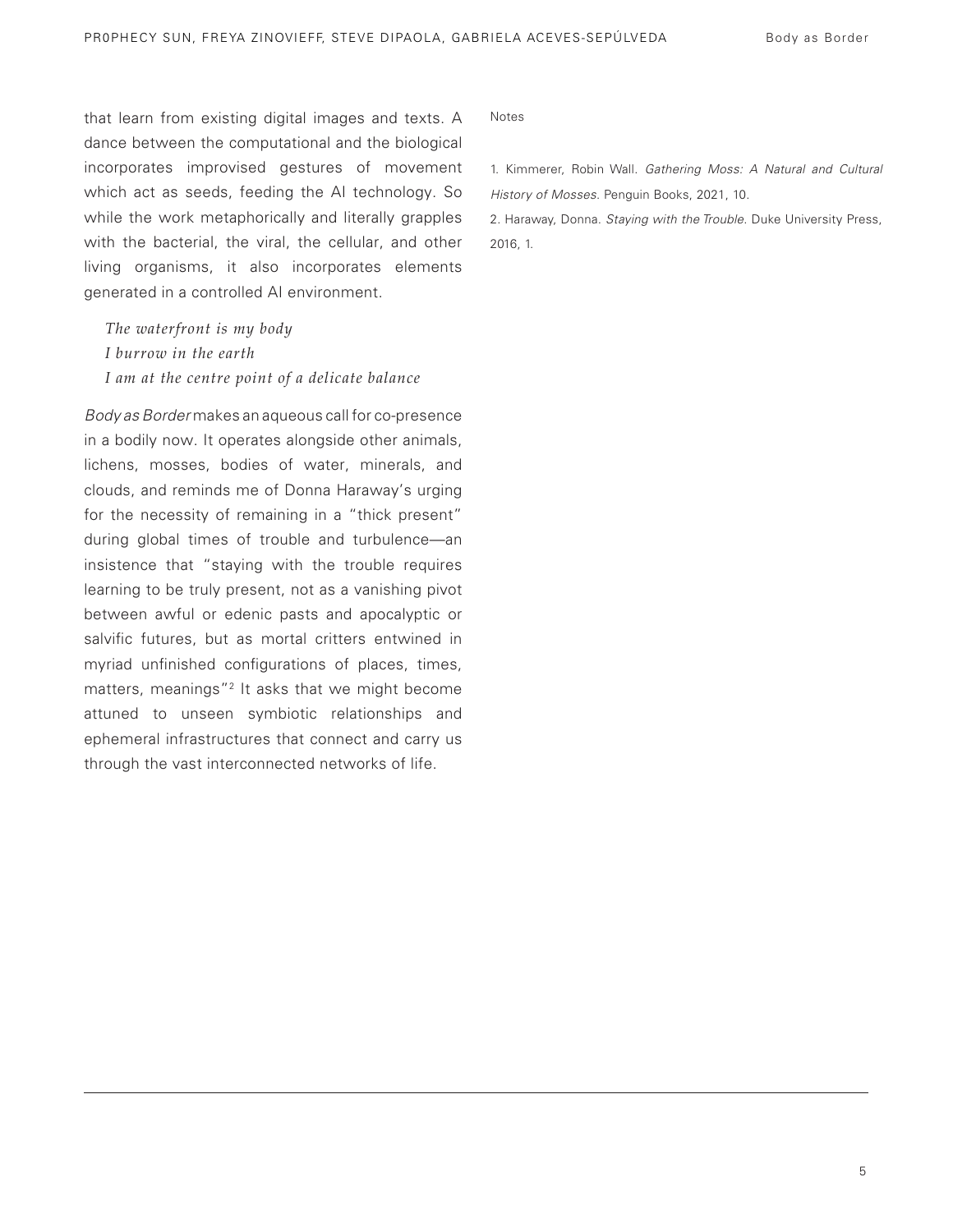# *About the Artists*

prOphecy sun is an interdisciplinary performance artist and researcher based in Vancouver, BC. Her practice threads together choreographies, sound, and environment to create exploratory works that invoke deep body memory. Over the last ten years, she has been self-releasing music, choreography, compositions, and videos using smartphone technology. She has exhibited and performed nationally and internationally. She completed her PhD in 2021 at Simon Fraser University and holds a BFA and MFA from Emily Carr University of Art + Design. She is currently a Jack and Doris Shadbolt Fellow in the Humanities at Simon Fraser University.

Freya Zinovieff underwent her MFA at University of New South Wales. She holds a first-class honors degree from Cambridge School of Art at Anglia Ruskin. Her research looks at how sound can mediate relationships to landscapes in the Anthropocene age. She is interested by the potential for digital audio technologies to reimagine the narratives of digital media, deep and cyclical conceptualizations of time, and how sonic art practices can explore human history and geo trauma. Freya has received multiple awards, including an Endeavour Scholarship and has exhibited her research across the globe in various formats, including writing, choral singing, and curating.

Steve DiPaola, working as a scientist and artist, uses computational models of creativity, cognition, and artificial intelligence to create generative and interactive art installations. He explores the uneasy interplay between what it means for humans to

perceive and emote in a modern computer era. DiPaola's art has been exhibited internationally at the A.I.R. and Tibor de Nagy galleries in NYC, Tenderpixel and LimeWharf galleries in London, the Whitney Museum of American Art, the MIT Museum, Cambridge University's King's Art Centre, and the Smithsonian. In 2021, he was elected to the College of New Scholars by the Royal Society of Canada.

Gabriela Aceves-Sepúlveda is a media artist and cultural historian with a research focus on feminist media art, aesthetics of interaction, and researchcreation. She is the author of the award-winning book *Women Made Visible: Feminist Art and Media in post-1968 Mexico* (Nebraska Press, 2019). She produces video installations, sculptures, digital projects, print media, and live performances that investigate the body as a site of cultural, gendered, and techno-scientific inscriptions. She directs the Critical Media Art Studio at the School of Interactive Arts and Technology in Simon Fraser University and is a member of art/mamas, a Vancouver-based collective of artist mothers.

## *About the Writer*

Shalon T. Webber-Heffernan is an independent curator, writer, and doctoral candidate in Theatre and Performance Studies at York University. She is Educator-in-Residence at the Blackwood Gallery with the 2021–22 Curatorial Consortium where she created the Attunement Sessions, and recently curated an exhibition at Vtape. Shalon was Curatorin-Residence at the Curatorial Lab @ Sensorium (2019–20). Recent writing appears in *Comparative Media Arts Journal, Peripheral Review, Performance Matters, Theatre Research in Canada*, and *Canadian Theatre Review*.